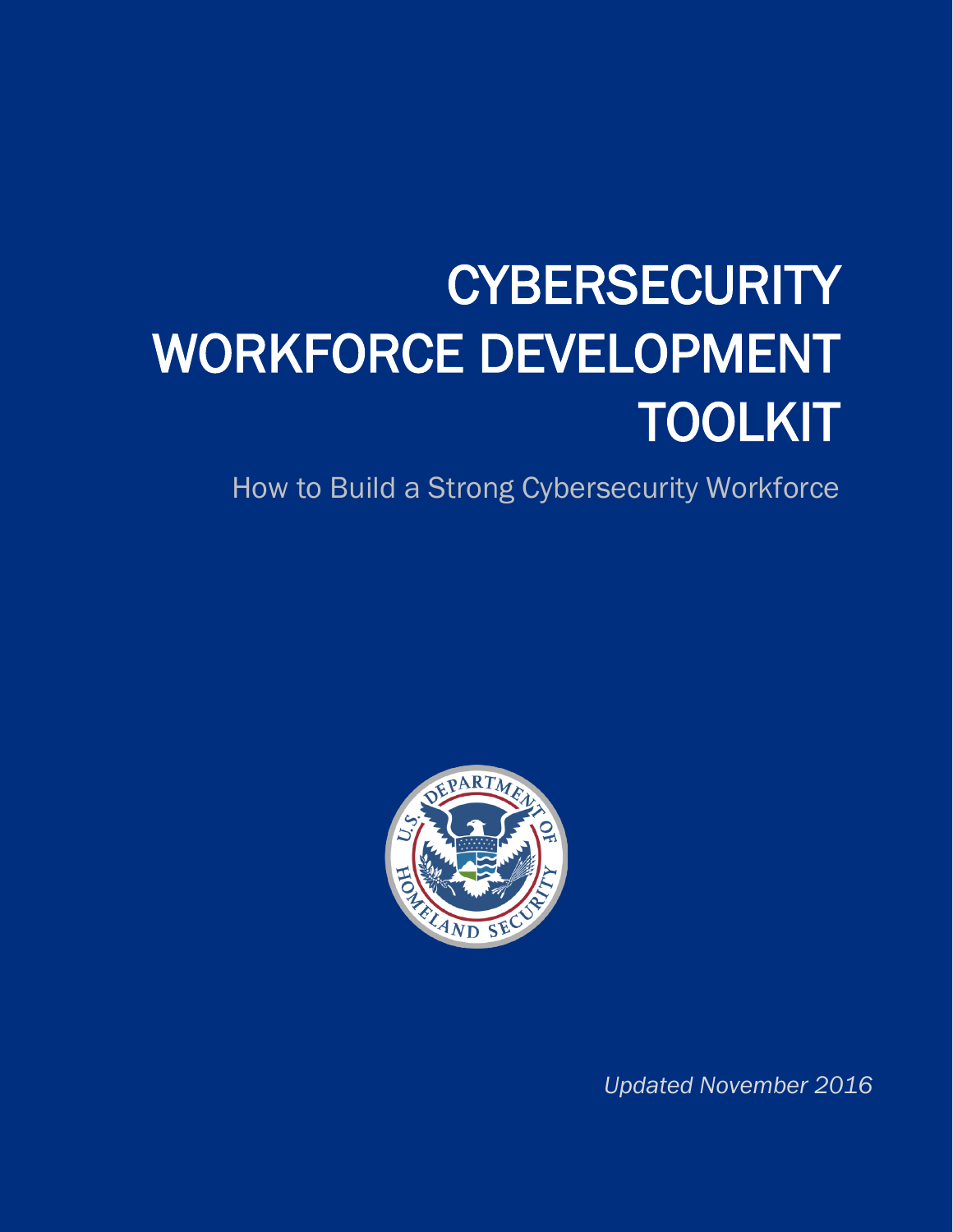## WHAT IS CYBERSECURITY?

Cybersecurity refers to the technologies and techniques used to protect information and systems from being stolen, compromised or attacked. This includes unauthorized or criminal use of electronic data, attacks on networks and computers, and viruses and malicious codes. Cybersecurity is a national priority and critical to the well-being of all organizations. Start building your cybersecurity workforce today. Together, we can build a skilled and cybercapable workforce to meet the cybersecurity challenges of the future.

## ABOUT PLANNING YOUR CYBERSECURITY **WORKFORCE**

Cybersecurity professionals have unique skills, are in short supply, and are vital to our nation's security. As a result, competition for talent is fierce and establishing a strong team is essential. This requires organizations to tailor how they plan for their cybersecurity workforce so they have the right people in the right positions. The Department of Homeland Security (DHS) is committed to strengthening the workforce to help ensure we have skilled cybersecurity workers today and a strong pipeline of future cybersecurity leaders.

This kit will help you strengthen your organization through tools to help you understand your organization's cybersecurity workforce risks and take inventory of your workforce, templates to create your own cybersecurity career paths, and resources to recruit and retain top cybersecurity talent. Before getting started, familiarize yourself with key cybersecurity workforce design concepts and best practices:

[Cybersecurity Workforce Planning Diagnostic](https://niccs.us-cert.gov/sites/default/files/Cybersecurity%20Workforce%20Planning%20Diagnostic_1.pdf?trackDocs=Cybersecurity%20Workforce%20Planning%20Diagnostic_1.pdf) [National Cybersecurity Workforce Framework](https://niccs.us-cert.gov/workforce-development/cyber-security-workforce-framework)

[Cybersecurity Capability Maturity Model](https://niccs.us-cert.gov/sites/default/files/Capability%20Maturity%20Model%20White%20Paper.pdf?trackDocs=Capability%20Maturity%20Model%20White%20Paper.pdf) [DHS CMSI PushButtonPD™](https://niccs.us-cert.gov/workforce-development/dhs-cmsi-pushbuttonpd-tool) Tool

[Cybersecurity Training Catalog](https://niccs.us-cert.gov/training/search)

[Best Practices for Planning a Cybersecurity](https://niccs.us-cert.gov/sites/default/files/documents/pdf/best_practices_for_planning_a_cybersecurity_workforce_white%20paper_0_0.pdf?trackDocs=best_practices_for_planning_a_cybersecurity_workforce_white%20paper_0_0.pdf)  **[Workforce](https://niccs.us-cert.gov/sites/default/files/documents/pdf/best_practices_for_planning_a_cybersecurity_workforce_white%20paper_0_0.pdf?trackDocs=best_practices_for_planning_a_cybersecurity_workforce_white%20paper_0_0.pdf)** 

### HOW TO USE THE TOOLKIT

This kit has the resources and information you need to plan, build, and advance your cybersecurity workforce. How you use this toolkit is up to you: use the kit to start conversations with managers about building their cybersecurity teams, talk with employees about professional development, and/or integrate the concepts found in this toolkit into strategic planning efforts for future staffing needs. This kit is meant for Leaders and Program/Function Managers in large government and private organizations, including Human Resources, Information Security, Risk Management, Information Technology and Cybersecurity. For more information email [niccs@hq.dhs.gov.](mailto:niccs@hq.dhs.gov)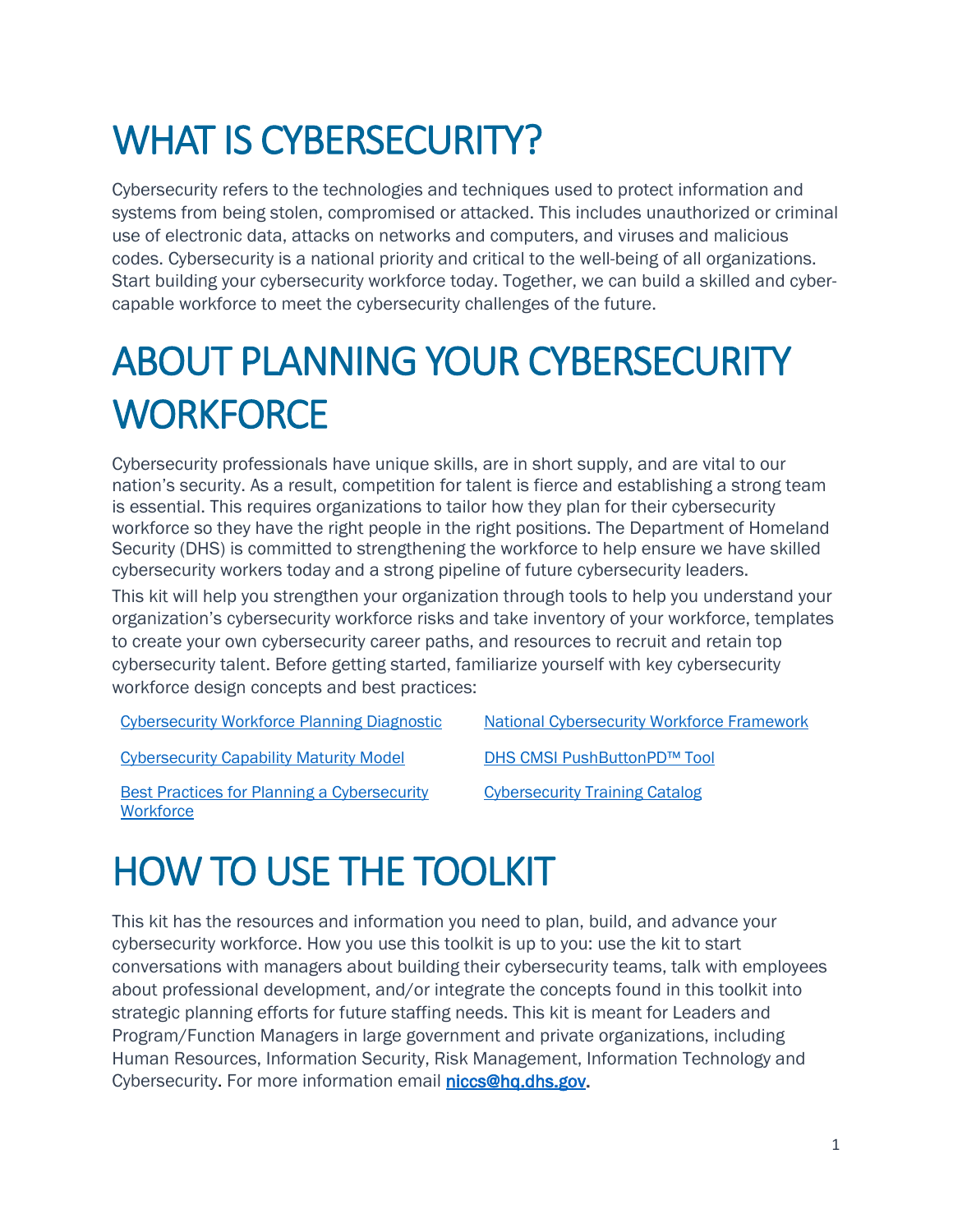### WHAT'S INSIDE?

This kit has a number of tools to help you build your cybersecurity workforce. All of the content can be found online at [https://niccs.us-cert.gov/.](https://niccs.us-cert.gov/) Adapt the content for your organization's specific cybersecurity needs.

### **PREPARE**

#### Assess Your Organization's Cybersecurity Workforce Planning Readiness

I need to determine how ready my organization is to conduct cybersecurity workforce [planning.](#page-3-0)

### **PLAN**

### How to Plan for your Cybersecurity Team

I need to determine my [cybersecurity risk exposure and risk tolerance.](#page-4-0) I need help [inventorying my cybersecurity workforce.](#page-4-1) I need to determine and address my [cybersecurity workforce gaps.](#page-5-0)

### **BUILD**

### What Should a Cybersecurity Team Look Like?

I need a better understanding of the [NICE Cybersecurity Workforce Framework.](#page-6-0) I need to create a cybersecurity [position description.](#page-6-1) I need help identifying [traits of high-performing cyber professionals.](#page-7-0) I need guidance for [how to recruit](#page-8-0) cyber talent.

### **ADVANCE**

Develop Your People I need help creating cybersecurity [career paths.](#page-11-0) I need tips for [retaining cyber staff](#page-10-0) at every level. I need suggestions for **professional development opportunities** for my cyber workforce.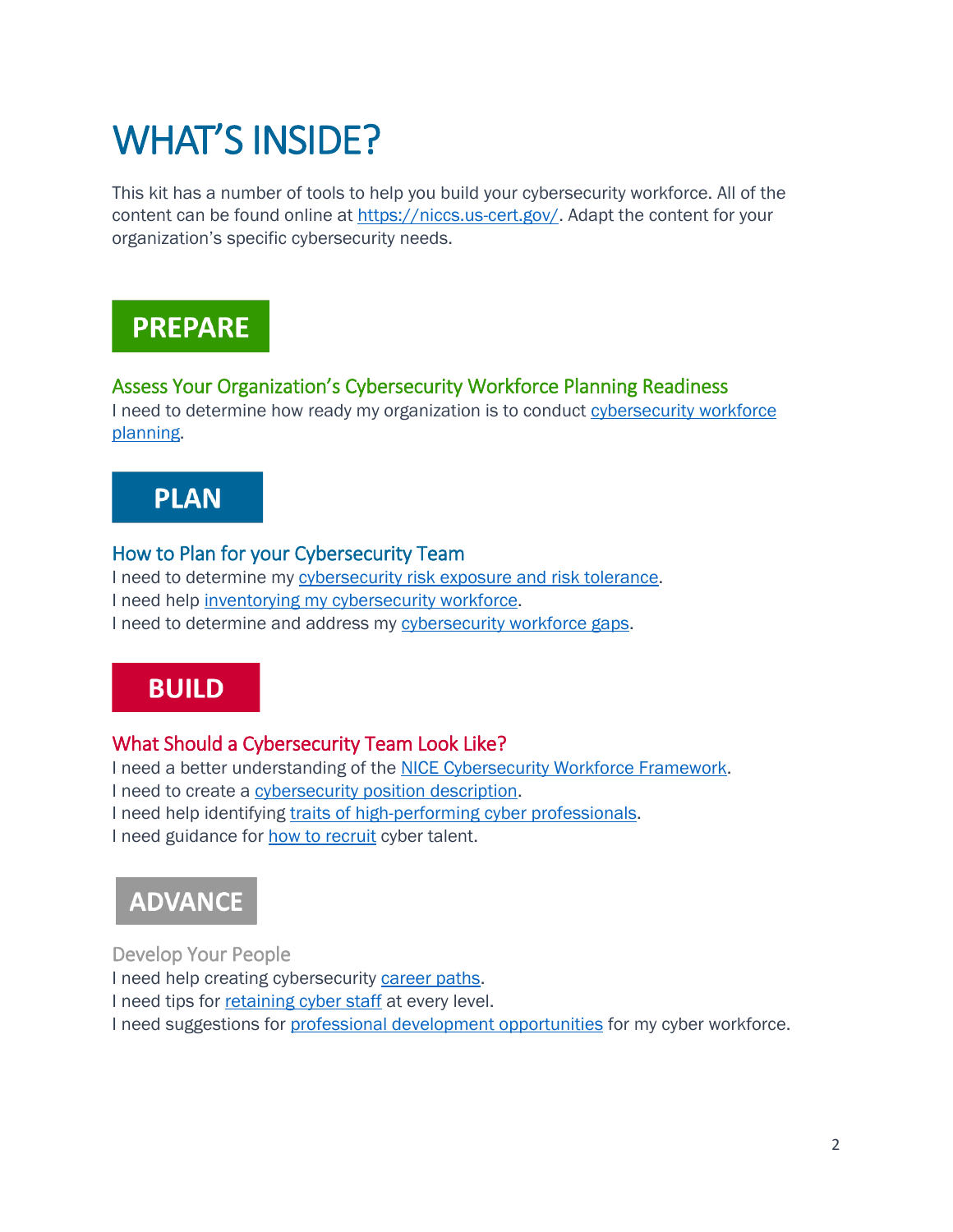# <span id="page-3-0"></span>ASSESS YOUR ORGANIZATION'S CYBERSECURITY WORKFORCE PLANNING READINESS

A first step in preparing to build your cybersecurity workforce is having a shared vision for organizing your cybersecurity workforce against cybersecurity work. Having a common understanding supports leaders in responding to changing environments – giving you data to better adjust resources, see patterns of work, and highlight areas of potential risk. This is especially important in the ever-changing environment of cybersecurity.

To understand your organization's readiness to begin assessing your cybersecurity workforce, explore the Cybersecurity Workforce Planning Capability Maturity Model (CMM). The CMM is a self-evaluation tool to help organizations evaluate the maturity of their cybersecurity workforce planning capability.

### **DOWNLOAD**

### How Mature is Your Cybersecurity Workforce Planning Capability?

Each organization is unique. Some may not need their workforce planning capability to reach the *Optimizing* state. The CMM helps you identify with one of these levels and determine where to best apply your organization's planning resources:

#### Workforce Planning Maturity Levels







The most basic level, with a cybersecurity workforce planning capability in its infancy. For example, this organization may have limited established processes, lack of clear planning guidance, and limited data and analysis methods.

### **LIMITED PROGRESSING OPTIMIZING**

This level indicates some aspects of cybersecurity workforce planning throughout the organization that have started to perform and establish some infrastructure to support planning efforts.



The highest level of maturity, indicates workforce planning capabilities that are fully developed, are integrated with other business processes, and can support different levels of workforce and workload analysis.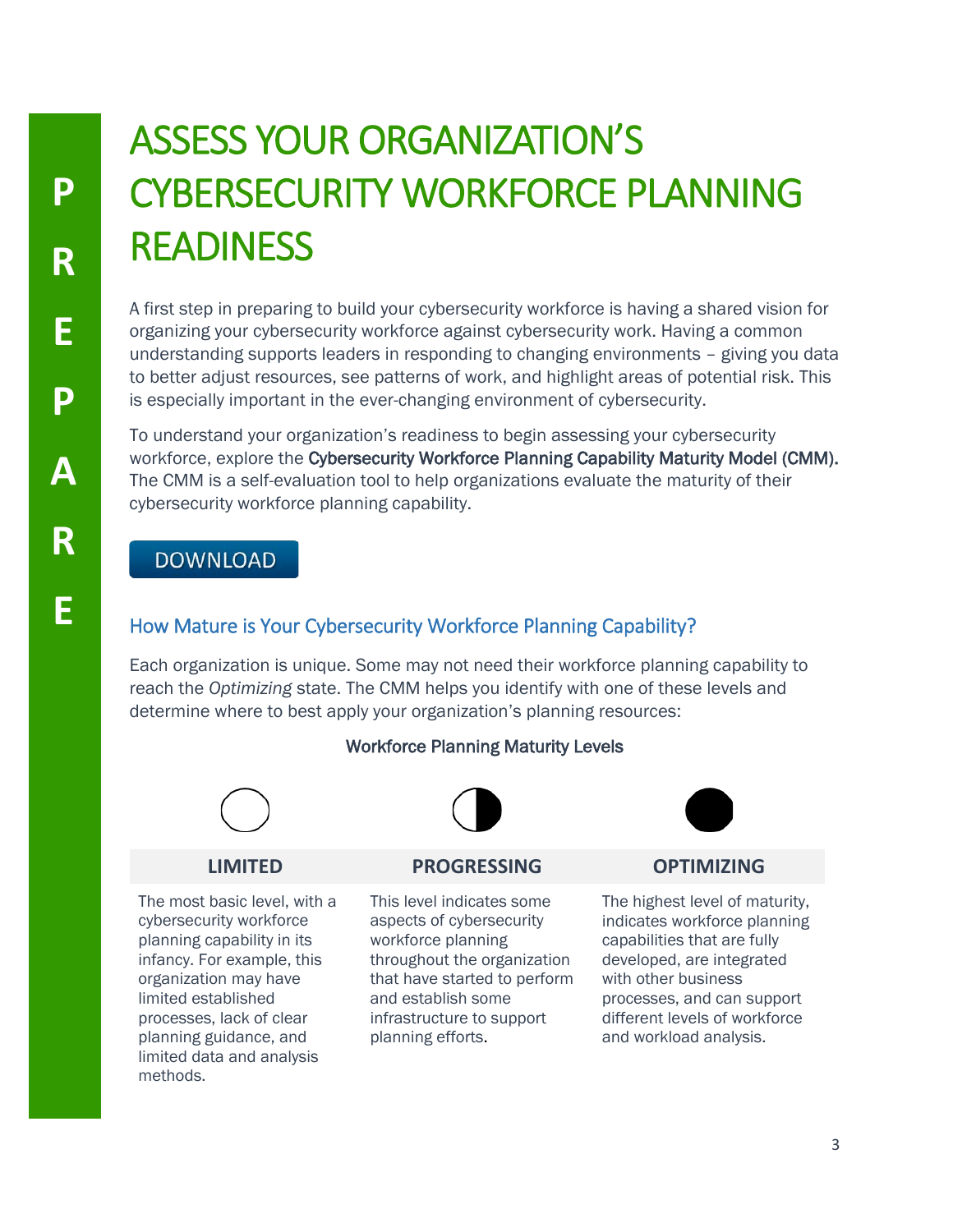# HOW TO PLAN FOR YOUR CYBERSECURITY **TEAM**

Your organization must ensure protection against threats to information systems. Unchecked risk puts any organization in jeopardy. Security breaches are often caused not by breakdown in technology, but by breakdown in organizational structure or workforce. To plan for protection, you need a good understanding of your current cybersecurity workforce as well as a strategy for the structure and management of that workforce for the future.

Below are the first five (5) steps to start planning for your cybersecurity team, including developing an inventory of your current cybersecurity workforce, understanding workload and staffing levels, and beginning to address any gaps.

<span id="page-4-0"></span>1. Explore Your Cybersecurity Risks: Gain foundational knowledge about your cybersecurity workforce risk and the extent to which your organization can tolerate the potential outcomes. Increased risk places greater demands on your workforce and drives much of your future cybersecurity workforce needs.

To help identify your general cybersecurity risk exposure and risk tolerance, and tailor your cybersecurity workforce planning to better predict future need, use the Cybersecurity Workforce Planning Diagnostic. Separate sections for government and private organizations are included. While the Diagnostic will help identify general cybersecurity risk exposure and risk tolerance (i.e. your risk profile), it is not a substitute for in-depth, organization-specific risk assessment and analysis in collaboration with leadership, human capital experts and cybersecurity managers.

### **DOWNLOAD**

- <span id="page-4-1"></span>2. Inventory Your Cybersecurity Workforce: Work with your cybersecurity managers to quantify the size of your cybersecurity team, number of vacancies, identify the team's skills, and capture the activities they perform.
	- $\rightarrow$  Government organizations Access the Office of Personnel Management's (OPM) [Information Technology Workforce Assessment for Cybersecurity](https://niccs.us-cert.gov/sites/default/files/documents/pdf/itwac_summary_report_04_01_2013.pdf?trackDocs=itwac_summary_report_04_01_2013.pdf)  [\(ITWAC\) Summary Report](https://niccs.us-cert.gov/sites/default/files/documents/pdf/itwac_summary_report_04_01_2013.pdf?trackDocs=itwac_summary_report_04_01_2013.pdf) to see a count of staff performing cybersecurity work, as well as training needs and workforce demographics (e.g., proficiency levels, background).
	- $\rightarrow$  Private organizations A tool to help inventory your cybersecurity workforce is forthcoming. This toolkit will be updated to provide this tool.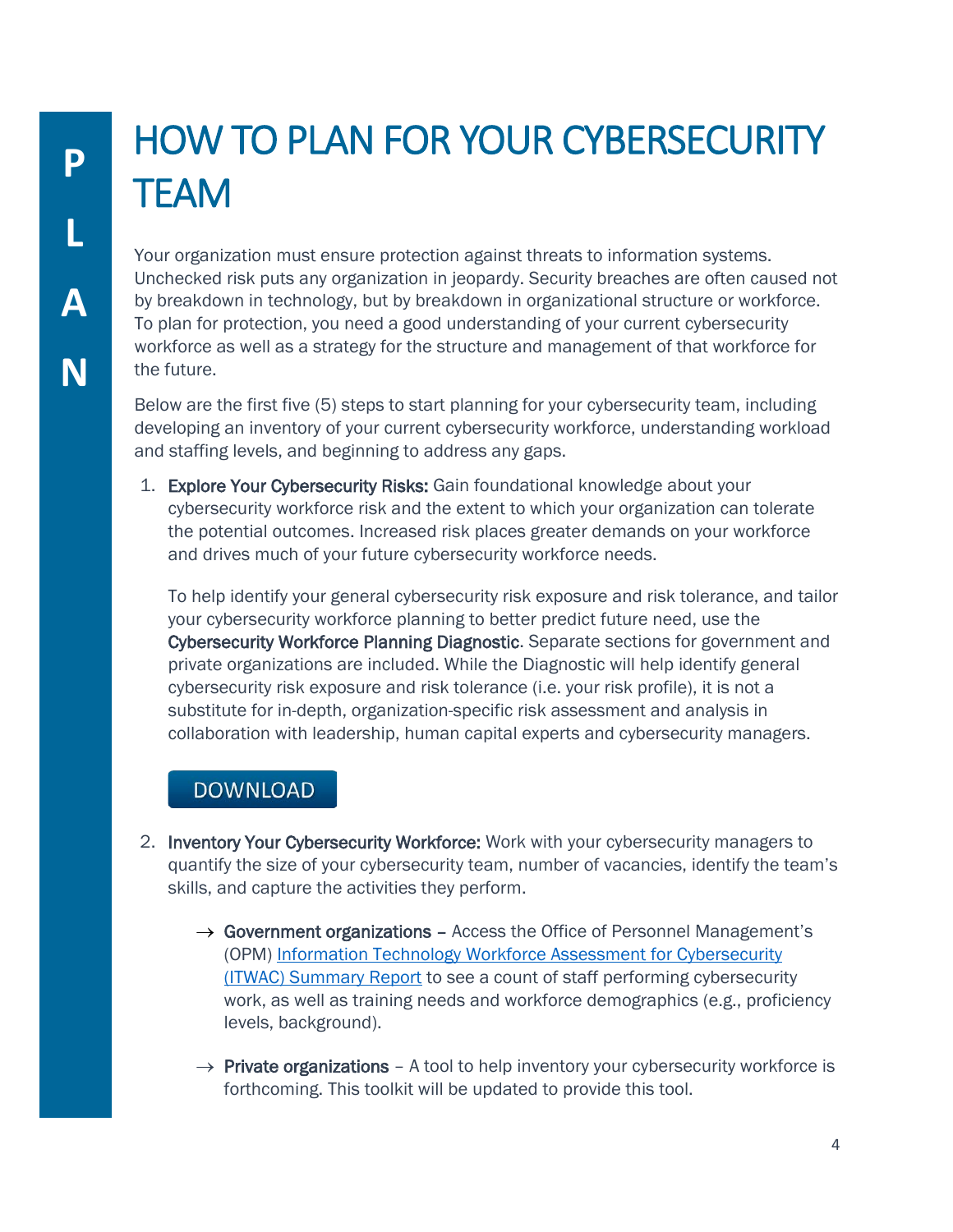Use the results as a baseline to understand the current state of your organization's cybersecurity workforce. Refresh your workforce analysis on an annual basis.

As you take inventory of your cybersecurity staff skills, also consider the following recommended characteristics of high-performing cybersecurity teams. Use these characteristics as an additional guide to determine current and future staffing needs.



- <span id="page-5-0"></span>3. Determine Any Gaps: Evaluate your organization's risk profile and workforce planning recommendations from step 1 (Workforce Planning Diagnostic) against your workforce inventory in step 2 to begin to determine future needs and close gaps. For example:
	- $\checkmark$  List the skills needed to meet your team's workload and the types/number of professionals you need to develop internally or recruit externally
	- Determine hiring targets for vacancies and initiate recruiting (see *Build* section for cybersecurity-specific tips)
- 4. **Address the Gaps:** Below are examples of steps you can take to address the gaps identified in your organization's cybersecurity workforce inventory.
	- $\checkmark$  Consider adjusting the mix of positions and skills that make up your cybersecurity workforce
	- $\checkmark$  Search the NICCS Training Catalog to identify training for your workforce:

### GO

- $\checkmark$  Determine if you can assign additional job duties to existing staff
- $\checkmark$  Develop a program to create future cybersecurity leaders
- $\checkmark$  Convene an internal panel of decision makers. Consider including:
	- o Senior leaders
	- o Financial and budgetary representatives
	- o Human capital experts
	- o Cybersecurity managers
- $\checkmark$  Consider aligning the workforce planning process to your organization's budgetary process to ensure funding for cybersecurity positions
- 5. Review and Update: Once you have completed the first four steps, [revisit the CMM](https://niccs.us-cert.gov/sites/default/files/Capability%20Maturity%20Model%20White%20Paper.pdf?trackDocs=Capability%20Maturity%20Model%20White%20Paper.pdf) in the *Prepare* section to determine additional ways to further your planning capability.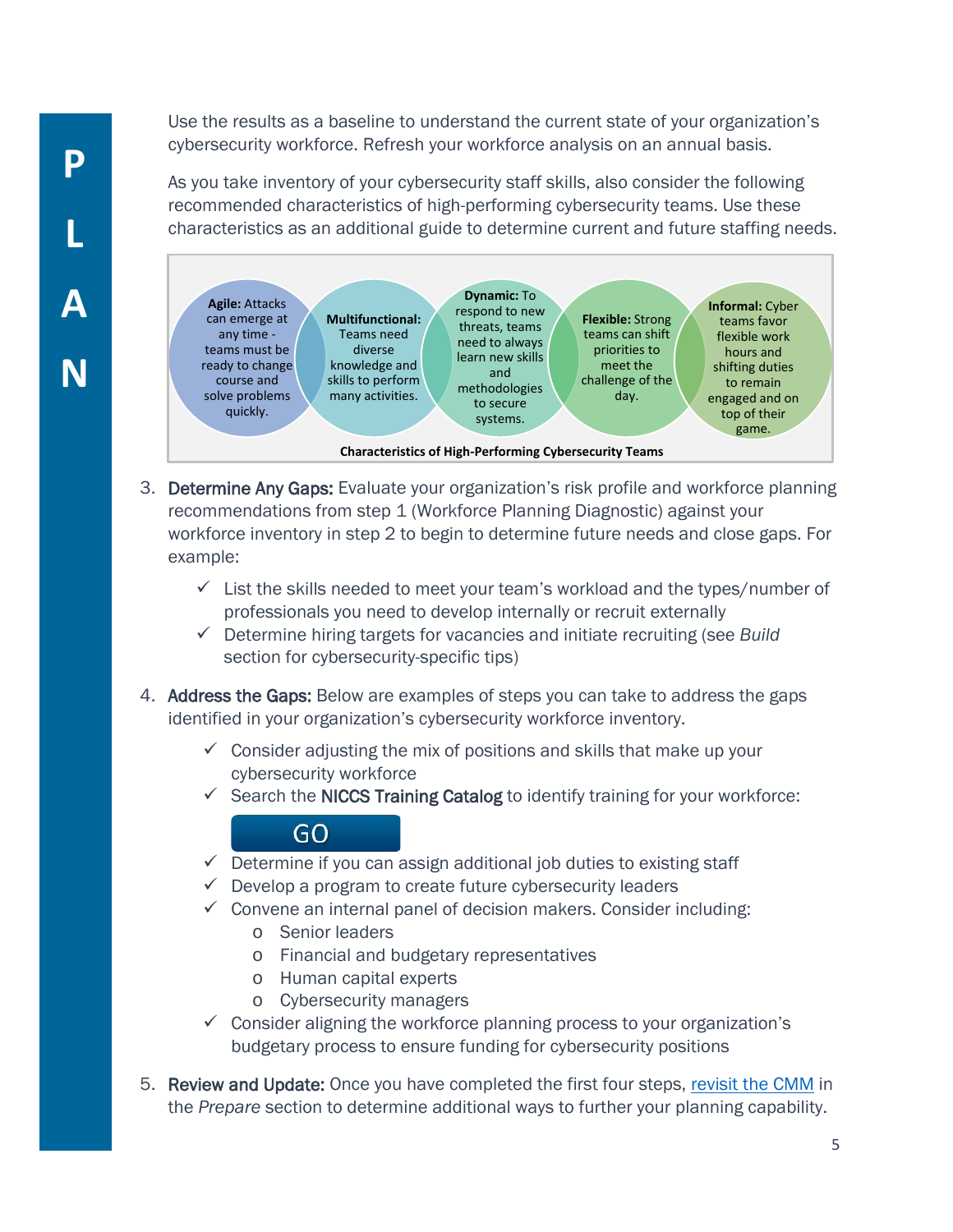# WHAT SHOULD A CYBERSECURITY TEAM LOOK LIKE?

One way to ensure you have the right cybersecurity team is to align to current national standards. The NICE Cybersecurity Workforce Framework (Workforce Framework) is the standard for defining your cybersecurity workforce. Align position descriptions, job duties, and skill requirements to the Workforce Framework to operate successfully. For example, you can use Specialty Area definitions, as well as Tasks and Knowledge, Skills and Abilities (KSAs), to develop position descriptions and establish competency models.

### What is the NICE Cybersecurity Workforce Framework?

The Workforce Framework is the foundation for all cyber workforce development activities and was created to increase the size and capability of the U.S. cybersecurity workforce.

- Organizes cybersecurity work into 7 Categories and 33 Specialty Areas
- Identifies the Tasks and Knowledge, Skills, and Abilities (KSAs) required to complete cyber work

An updated version of the Workforce Framework will be released in 2017 as Special Publication 800-181 by the National Institute of Standards and Technology (NIST). It will include a new layer of specificity – Work Roles – which will provide lists of KSAs that roles must have in order to perform a specific set of Tasks. 50+ Work Roles will be organized under Specialty Areas. With this addition, organizations will more easily be able to align positions to the Workforce Framework.

#### <span id="page-6-0"></span>1. Explore the Workforce Framework.



- 2. Align your Cybersecurity Workforce to National Standards: Understand how each position aligns to the Workforce Framework to uncover potential skill gaps.
	- $\circ$  Choose from the Work Roles (found in the [Workforce Framework\)](https://niccs.us-cert.gov/workforce-development/cyber-security-workforce-framework) for each position that performs cybersecurity work
	- $\circ$  Compare current tasks performed to additional tasks recommended for each Specialty Area
- <span id="page-6-1"></span>3. Use the DHS CMSI PushButtonPD™ Tool to create custom cyber-specific positions for your organization.

Federal organizations can use the DHS CMSI PushButtonPD™ Tool to quickly draft a federal employee Position Description (PD) without extensive training or prior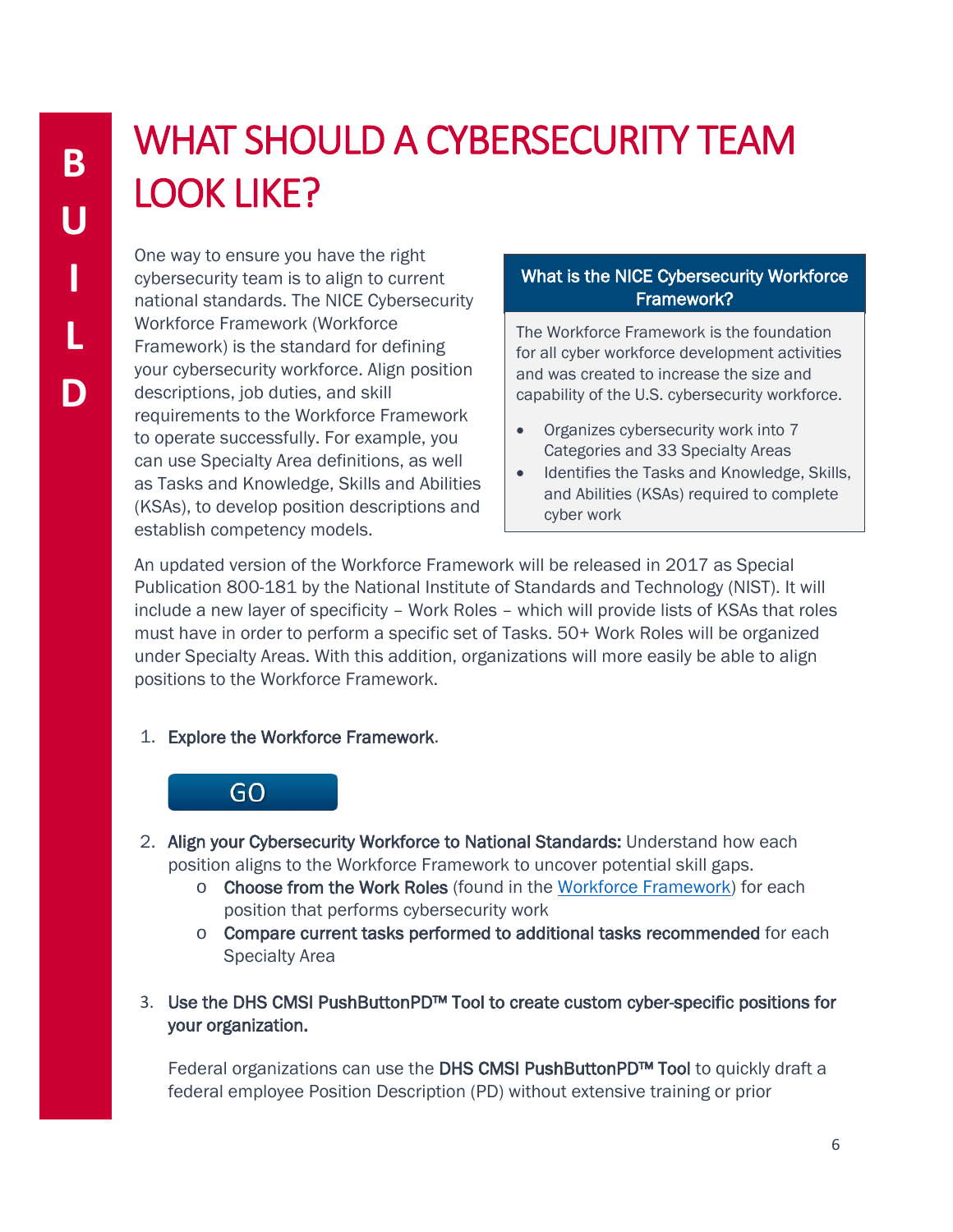knowledge of position classification. This tool creates a robust hiring package that can easily be integrated into existing agency HR processes.

### GO

Non-Federal organizations can use the following template to populate the highlighted fields with information that meets the needs of your organization (you can find Specialty Areas and Task examples in the Workforce Framework).

| <b>Position Title</b>                                      | [Fill in Position Title]    |  |
|------------------------------------------------------------|-----------------------------|--|
| <b>Primary Specialty Area(s)</b>                           | [Fill in Specialty Area(s)] |  |
| <b>Secondary Specialty Area(s)</b>                         | [Fill in Specialty Area(s)] |  |
| <b>Current Tasks Performed</b> (i.e., specific job duties) |                             |  |
| <b>Additional Tasks</b> recommended by Specialty Area      |                             |  |

### <span id="page-7-0"></span>What to Look for in High-Performing Cybersecurity Professionals

Another important part of building a cybersecurity team is knowing the unique characteristics you want to add to your team. Whether your organization is looking to hire one cybersecurity professional or build a whole team, understanding what makes a cybersecurity professional tick is important to attracting - and keeping - the right team. The table below features many of the traits of top cybersecurity professionals. (Also refer to the list on page five of this kit for high-performing *team* characteristics).

Review this table and consider if individuals on your team with skills from the Workforce Framework also have these traits; how might they expand their skills to fill your need?

Also, think about how you might change your approach to attracting cybersecurity professionals to better identify individuals with these attributes.

For example, use these questions to interview candidates for your cybersecurity team.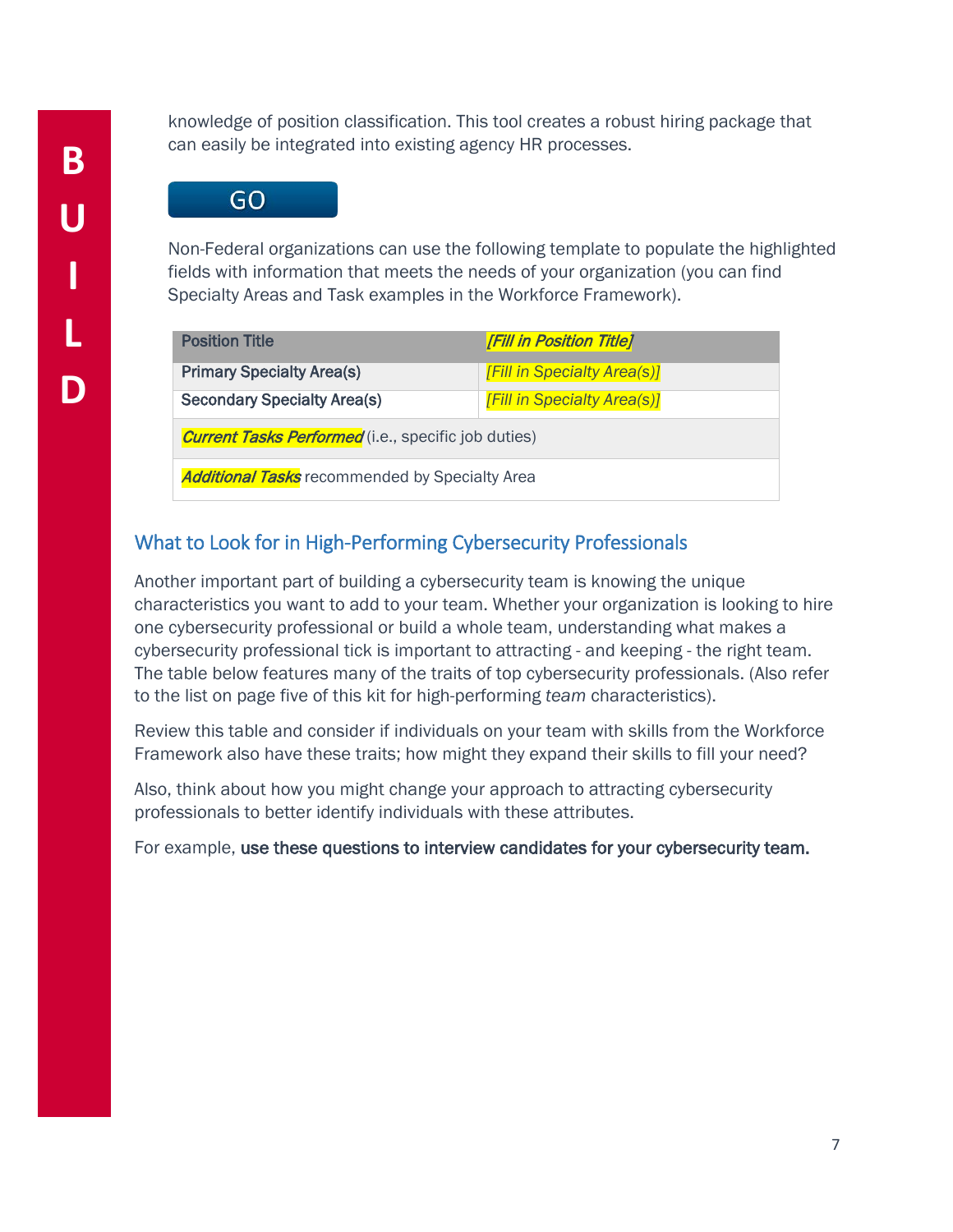|               | Passionate                                                                                                                                                                               | <b>Systems Thinker</b>                                                                                                             | <b>Problem Solver</b>                                                                                                                                   | <b>Abstract Thinker</b>                                                                                                                       |
|---------------|------------------------------------------------------------------------------------------------------------------------------------------------------------------------------------------|------------------------------------------------------------------------------------------------------------------------------------|---------------------------------------------------------------------------------------------------------------------------------------------------------|-----------------------------------------------------------------------------------------------------------------------------------------------|
| <b>TRAITS</b> | • Intrinsic interest in<br>cyber work<br>• Early adopter of<br>technology<br>· Displays excitement<br>when discussing<br>technology                                                      | • Understands how parts<br>of a system interact<br>and operate as a whole<br>• Comfortable with<br>complexity                      | • Oriented toward<br>finding solutions to<br>complex challenges<br>• Takes unique<br>approaches depending<br>on the problem                             | . Tends to think 'outside<br>the box'<br>• Evaluates challenges<br>from many different<br>perspectives before<br>acting                       |
| QUESTIONS     | Describe your career<br>interests and goals.<br>Where do you see<br>yourself in a few<br>years?<br>Describe a time you<br>had to display courage<br>or persistence to<br>achieve a goal. | Describe a time you had<br>to analyze a problem by<br>understanding the parts.<br>What were the parts?<br>What was the<br>outcome? | Describe a time you<br>solved a complex<br>problem.<br>What data did you<br>gather?<br>How did you decide on<br>a solution?<br>What was the<br>outcome? | Describe a time you had<br>to come up with a novel<br>solution to a challenge.<br>What was the<br>problem?<br>How was your solution<br>novel? |

### <span id="page-8-0"></span>How to Recruit Top Cybersecurity Talent

Use the Cybersecurity Recruitment Activity Checklist to build a cybersecurity workforce that meets the needs of your organization.

### Cybersecurity Recruitment Activity Checklist

Use the checklist to recruit top cybersecurity talent.

#### IDENTIFY VACANT POSITION(S)

**B**

**U**

**I**

**L**

**D**

- $\Box$  Work with hiring managers and workforce planners to determine cybersecurity recruiting needs
- $\Box$  Identify cybersecurity-specific hiring flexibilities (e.g., hiring bonuses)
- $\Box$  Use the workforce planning tools and cybersecurity traits profiles included in this toolkit to identify target population characteristics, work preferences, technical background, and current cybersecurity trends to increase job interest

#### EVALUATE POTENTIAL SOURCES FOR THE TALENT PIPELINE

- $\Box$  Create a comprehensive list of current and potential recruiting alliances that align with organizational goals and resources (e.g., [Centers of Academic Excellence \(CAEs\)\)](https://niccs.us-cert.gov/formal-education/national-centers-academic-excellence-cae), colleges, universities, cybersecurity competitions, and Veterans transition programs)
- $\Box$  Prioritize where and how to recruit cybersecurity professionals (e.g. online job search engines, hackathons, cyber competitions, personal referrals, social media)
- $\Box$  Identify current cybersecurity employees who can engage with potential candidates at recruiting events (e.g., job fairs, campus recruiting events)

8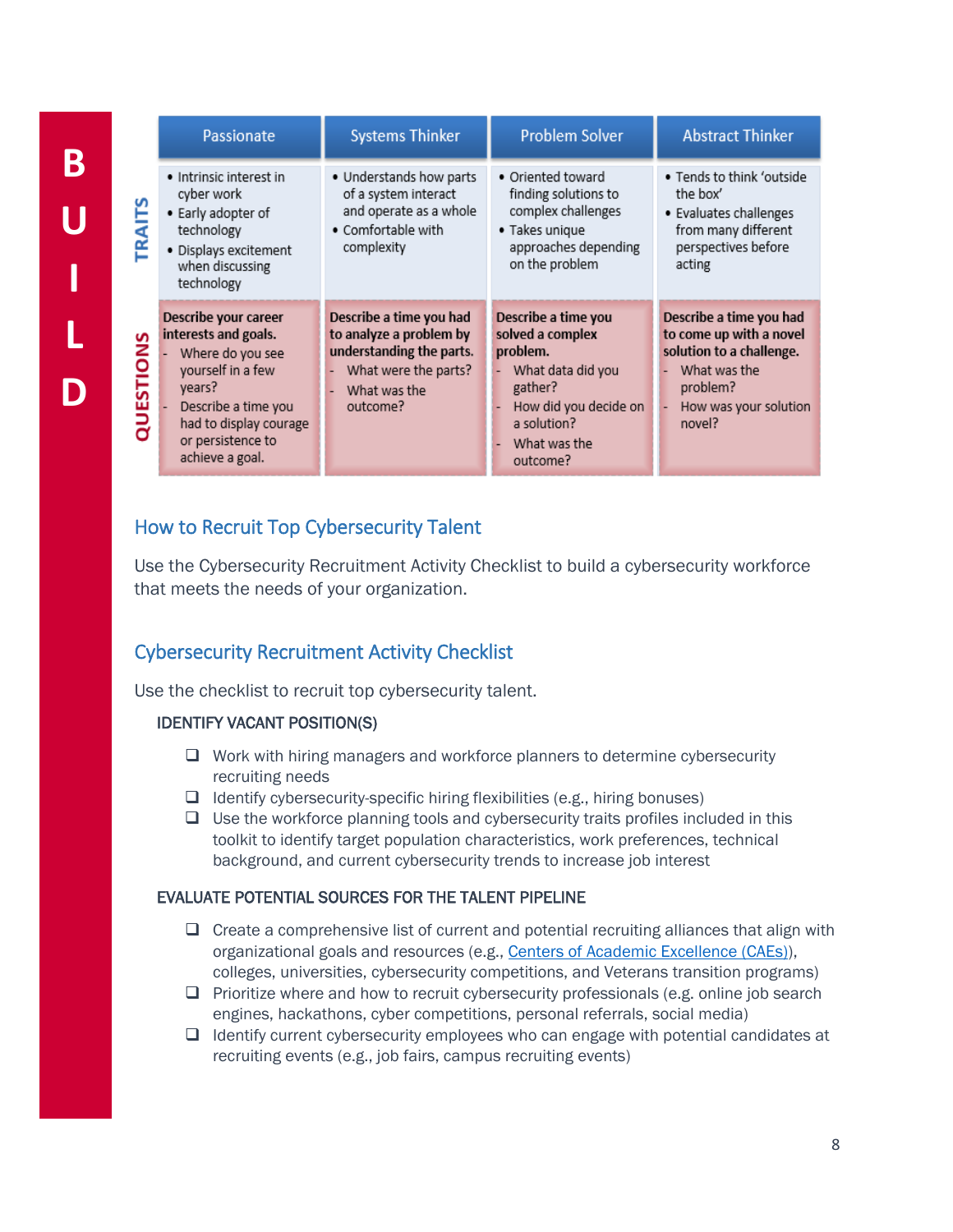- **B U I L D**
- $\Box$  Establish an employee referral program to recruit talented and trusted cybersecurity professionals from your cybersecurity employees' personal networks (e.g., colleges/universities, alma maters, professional associations)

#### DEVELOP MARKETING STRATEGY & MATERIALS

- $\Box$  Develop a list of advantages and benefits of the position(s) and your organization (i.e., selling points) to incorporate into outreach efforts and materials. Think about the trait profiles on the previous page to appeal to the best talent
- $\Box$  Highlight key technology, tools, and IT capabilities to attract the right cybersecurity talent for your organization's specific risk profile from page four of this kit
- $\Box$  Develop materials (e.g., slick sheets, job announcements, social media messages)
- $\Box$  Consider using interactive communication tools, such as social media (e.g., Twitter), that live where cybersecurity professionals do – the internet – to recruit
- $\Box$  Schedule and announce interaction opportunities (e.g. webinars, live Tweeting)

#### SELECT AND HIRE

- $\Box$  Use the cybersecurity trait profiles and interview questions provided in this toolkit to evaluate non-technical characteristics of cybersecurity professionals
- $\Box$  If a decision to hire candidate is made, create a competitive offer package to attract top cybersecurity talent, considering the development items in the next section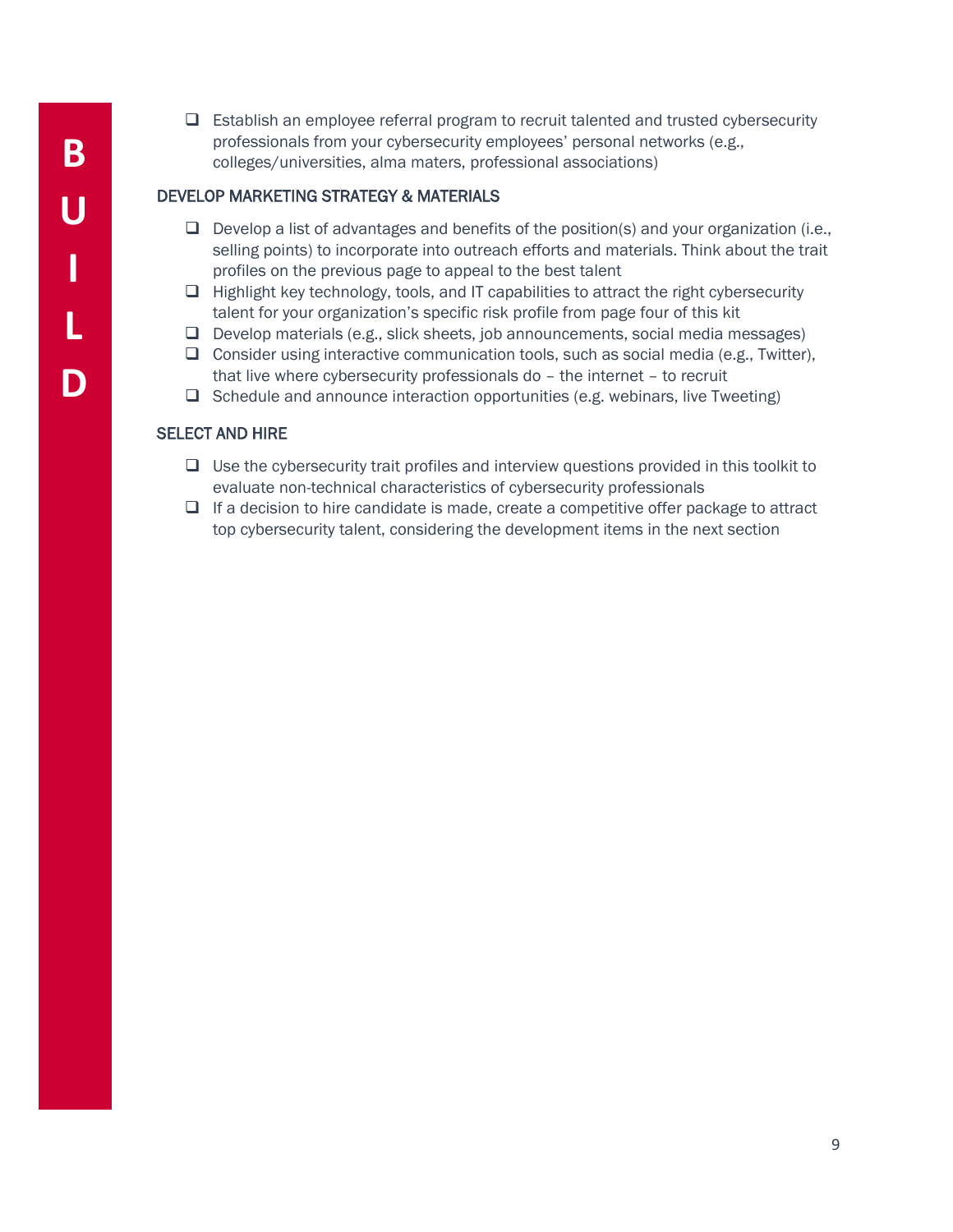# Develop Your People

### <span id="page-10-0"></span>Retain Staff at Every Level

Whether entry level, mid-career or seasoned cybersecurity professionals, here are some simple steps you can take to recognize, develop and retain staff at every level. Use the profiles below as a guide to understand which of the steps outlined in the Advance section will best support the specific type of cybersecurity professional your organization is looking to recruit and retain.

| <b>Entry-Level Cyber</b>                                                                                                                                                                                                                                                          | <b>Mid-Career Cyber</b>                                                                                                                                                                                                                                                               | <b>Seasoned or Executive</b>                                                                                                                                                                                                                                               |
|-----------------------------------------------------------------------------------------------------------------------------------------------------------------------------------------------------------------------------------------------------------------------------------|---------------------------------------------------------------------------------------------------------------------------------------------------------------------------------------------------------------------------------------------------------------------------------------|----------------------------------------------------------------------------------------------------------------------------------------------------------------------------------------------------------------------------------------------------------------------------|
| Professional                                                                                                                                                                                                                                                                      | Professional                                                                                                                                                                                                                                                                          | <b>Cyber Professional</b>                                                                                                                                                                                                                                                  |
| College, graduate, post-<br>graduate, and career<br>changers new to<br>cybersecurity.<br>Focused on learning cyber<br>technical skillset and job<br>requisites, acclimating to<br>organizational environment,<br>establishing support<br>network, and gaining work<br>experience. | Professionals with<br>$\bullet$<br>previous cyber related<br>experience and skills.<br>Focused on shaping<br>$\bullet$<br>career path and<br>advancing technical<br>skillset through job<br>rotations, certifications,<br>developing technology,<br>and supervisory<br>opportunities. | Demonstrated cyber<br>$\bullet$<br>expertise and progressive<br>leadership experience.<br>Focused on expanding<br>$\bullet$<br>technical expertise, making<br>contributions to technical<br>domain and broader cyber<br>security community, and<br>leadership development. |
| <b>Tips to Retain Entry-Level Staff</b>                                                                                                                                                                                                                                           | <b>Tips to Retain Mid-Career</b>                                                                                                                                                                                                                                                      | <b>Tips to Retain Executive Staff</b>                                                                                                                                                                                                                                      |
| ❖                                                                                                                                                                                                                                                                                 | <b>Staff</b>                                                                                                                                                                                                                                                                          | ❖                                                                                                                                                                                                                                                                          |
| Foster an environment                                                                                                                                                                                                                                                             | ❖                                                                                                                                                                                                                                                                                     | Provide advanced training                                                                                                                                                                                                                                                  |
| where diverse perspectives                                                                                                                                                                                                                                                        | Emphasize work-life                                                                                                                                                                                                                                                                   | and development                                                                                                                                                                                                                                                            |
| are welcome                                                                                                                                                                                                                                                                       | balance; encourage                                                                                                                                                                                                                                                                    | opportunities                                                                                                                                                                                                                                                              |
| Encourage two-way dialogue                                                                                                                                                                                                                                                        | taking time to pursue                                                                                                                                                                                                                                                                 | $\frac{1}{2}$                                                                                                                                                                                                                                                              |
| ❖                                                                                                                                                                                                                                                                                 | activities and interests                                                                                                                                                                                                                                                              | Create tailored                                                                                                                                                                                                                                                            |
| for open communication                                                                                                                                                                                                                                                            | ÷                                                                                                                                                                                                                                                                                     | development plans that                                                                                                                                                                                                                                                     |
| ❖                                                                                                                                                                                                                                                                                 | Provide opportunities to                                                                                                                                                                                                                                                              | identify leadership                                                                                                                                                                                                                                                        |
| Provide frequent feedback                                                                                                                                                                                                                                                         | obtain advanced training                                                                                                                                                                                                                                                              | competencies and areas                                                                                                                                                                                                                                                     |
| on job performance                                                                                                                                                                                                                                                                | and certifications                                                                                                                                                                                                                                                                    | for development                                                                                                                                                                                                                                                            |
| ❖                                                                                                                                                                                                                                                                                 | ❖                                                                                                                                                                                                                                                                                     | $\frac{1}{2}$                                                                                                                                                                                                                                                              |
| Ensure that cyber                                                                                                                                                                                                                                                                 | Allow information sharing                                                                                                                                                                                                                                                             | Recognize leaders for their                                                                                                                                                                                                                                                |
| professionals have quality                                                                                                                                                                                                                                                        | within the organization                                                                                                                                                                                                                                                               | successes and                                                                                                                                                                                                                                                              |
| supervision and mentorship                                                                                                                                                                                                                                                        | and professional forums                                                                                                                                                                                                                                                               | accomplishments                                                                                                                                                                                                                                                            |
| Provide opportunities to                                                                                                                                                                                                                                                          | ❖                                                                                                                                                                                                                                                                                     | $\frac{1}{2}$                                                                                                                                                                                                                                                              |
| 壘                                                                                                                                                                                                                                                                                 | Offer challenging job                                                                                                                                                                                                                                                                 | Consider performance and                                                                                                                                                                                                                                                   |
| acquire new skills through                                                                                                                                                                                                                                                        | assignments                                                                                                                                                                                                                                                                           | loyalty-based bonuses to                                                                                                                                                                                                                                                   |
| established training,                                                                                                                                                                                                                                                             | ÷                                                                                                                                                                                                                                                                                     | retain staff                                                                                                                                                                                                                                                               |
| challenging job                                                                                                                                                                                                                                                                   | Include employees in                                                                                                                                                                                                                                                                  | $\frac{1}{2}$                                                                                                                                                                                                                                                              |
| assignments, and career                                                                                                                                                                                                                                                           | decision making and                                                                                                                                                                                                                                                                   | Promote cyber executives                                                                                                                                                                                                                                                   |
| pathing                                                                                                                                                                                                                                                                           | innovation                                                                                                                                                                                                                                                                            | to develop intellectual                                                                                                                                                                                                                                                    |
| Recognize staff for strong                                                                                                                                                                                                                                                        | ❖                                                                                                                                                                                                                                                                                     | capital and create                                                                                                                                                                                                                                                         |
| ❖                                                                                                                                                                                                                                                                                 | Implement reward                                                                                                                                                                                                                                                                      | information sharing                                                                                                                                                                                                                                                        |
| work performance                                                                                                                                                                                                                                                                  | programs                                                                                                                                                                                                                                                                              | mechanisms                                                                                                                                                                                                                                                                 |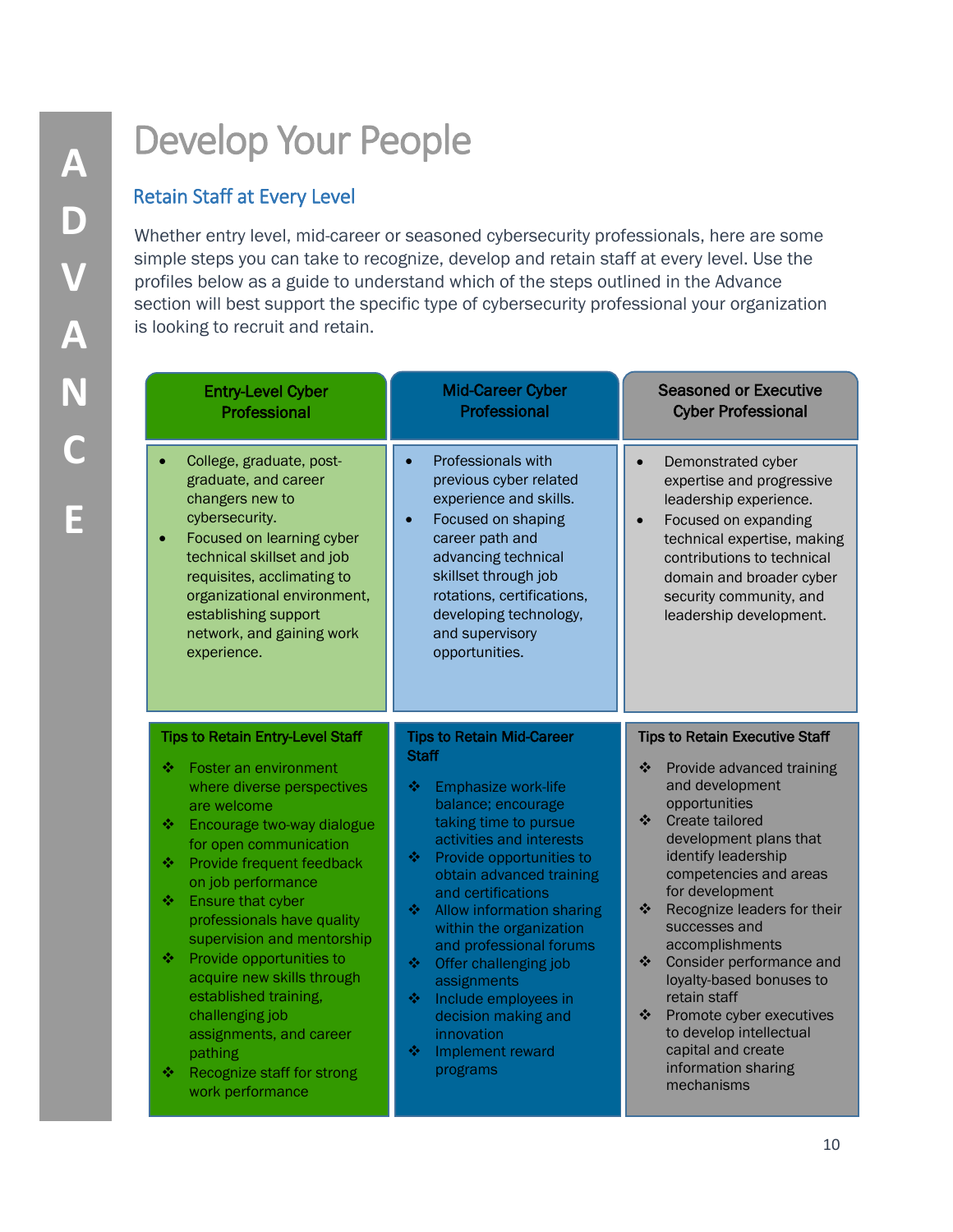### <span id="page-11-0"></span>Help Your Staff Navigate Cybersecurity Careers

Once you have the cybersecurity team you need inside your organization, it is equally important to take measures to grow and keep that staff. According to the September 2016 State of Cyber Security Professional Careers, approximately 46% of respondents (cybersecurity professionals) reported that they were solicited for jobs at other companies at least once per week. It's important that HR professionals and cybersecurity managers work together to retain cybersecurity professionals, and help staff develop career paths inside your organization. Develop and share career paths with employees to help staff identify their proficiency levels and advance in their chosen paths.

Here are three (3) steps you can take to start building your organization's cybersecurity career path.

#### Step 1 – Familiarize yourself with proficiency levels and review sample career paths.

### Sample Proficiency Levels

| <b>BEGINNER</b>                                                                                                              | <b>INTERMEDIATE</b>                                                                                                        | <b>SENIOR/EXPERT</b>                                                                                                                                                                   |
|------------------------------------------------------------------------------------------------------------------------------|----------------------------------------------------------------------------------------------------------------------------|----------------------------------------------------------------------------------------------------------------------------------------------------------------------------------------|
| Ability to apply basic<br>knowledge and skills in<br>simple work situations with<br>specific instructions and/or<br>guidance | Ability to apply knowledge and<br>skills in straightforward, routine<br>work situations with limited<br>need for direction | Ability to apply advanced<br>knowledge and skills in<br>complex, difficult, or novel work<br>situations; is an acknowledged<br>authority, advisor, or key<br>resource in a given topic |

### Sample Career Paths

| <b>CAREER PATH: BEGINNER LEVEL</b>                                                                                                            |                                                                                                                                                                                                                                                                                                                                           |                                                                                                                                                                                                                                                                                                        |
|-----------------------------------------------------------------------------------------------------------------------------------------------|-------------------------------------------------------------------------------------------------------------------------------------------------------------------------------------------------------------------------------------------------------------------------------------------------------------------------------------------|--------------------------------------------------------------------------------------------------------------------------------------------------------------------------------------------------------------------------------------------------------------------------------------------------------|
| <b>Suggested Experience &amp;</b><br><b>Credentials</b>                                                                                       | Sample KSAs / Skills                                                                                                                                                                                                                                                                                                                      | <b>Suggested Training &amp;</b><br><b>Development Activities</b>                                                                                                                                                                                                                                       |
| Bachelor's Degree from an<br>accredited program in a<br><b>Computer Science-related</b><br>field<br>0R<br>2 years relevant work<br>experience | Sample KSAs<br>• Vulnerabilities Assessment<br>Skill in the use of penetration<br>$\circ$<br>testing tools and techniques<br>Information Security/Assurance<br>$\bullet$<br>Skill in performing damage<br>assessments<br>Sample Non-Technical Skills<br>• Critical Thinking & Analytical<br><b>Skills</b><br>Written & Oral Communication | Sample Development<br><b>Activities</b><br>• University Programs<br>(e.g., George Mason<br><b>University; Stevens</b><br>Institute of Technology;<br>Carnegie Mellon<br>University)<br>• Government agency<br>courses (e.g., IRM-NDU,<br>NSA, DoD, Department<br>of State DSTC, DHS<br>certifications) |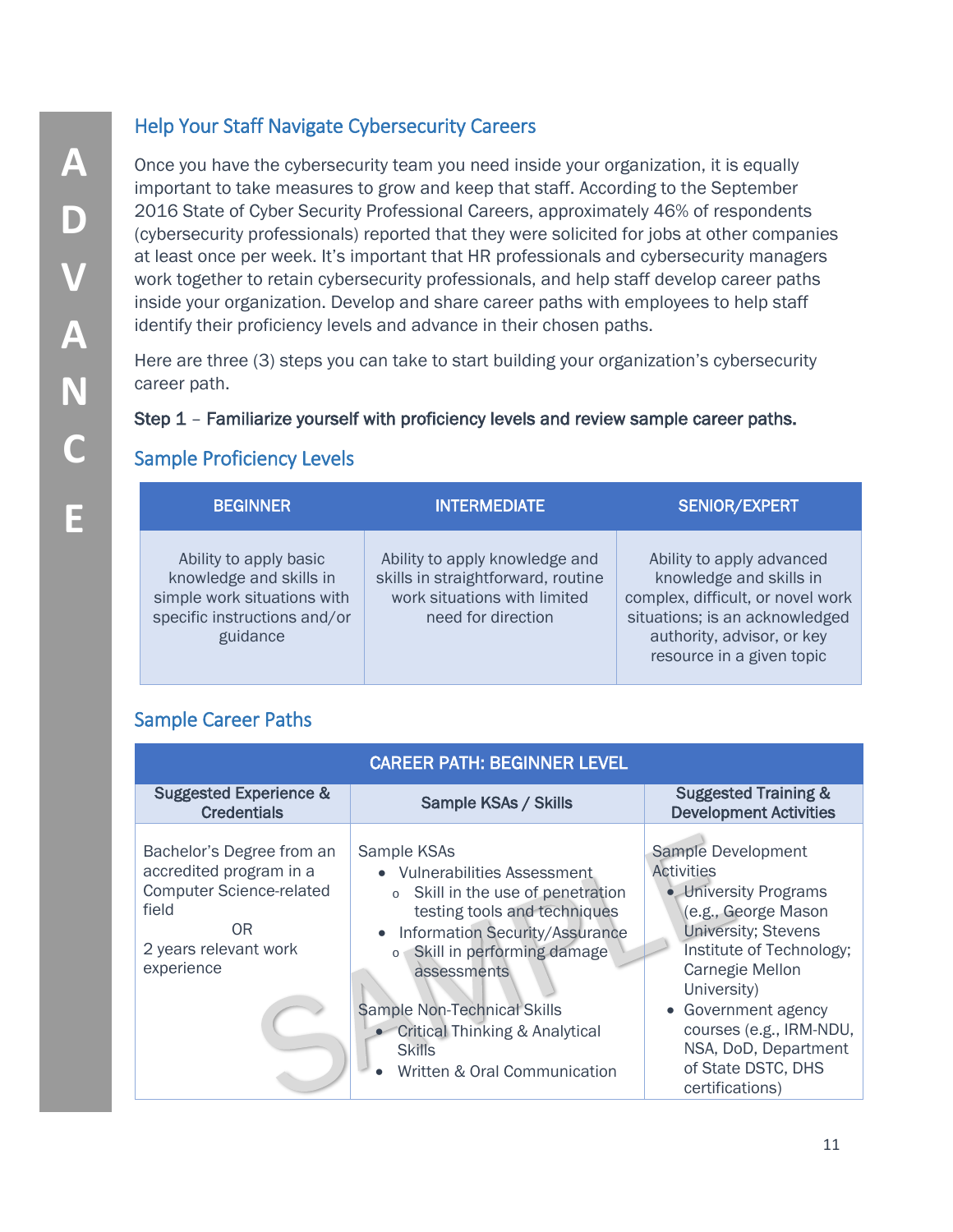| <b>CAREER PATH: INTERMEDIATE LEVEL</b>                                                                                                                                                                                                                                                                                                                                                                                                                                                                                                                                                                                |                                                                                                                                                                                                                                                                                                                                                                                                                                                                                                                                                                                                 |                                                                                                                                                                                                                                                                                                                                                                                                                                                                                                                                                                         |
|-----------------------------------------------------------------------------------------------------------------------------------------------------------------------------------------------------------------------------------------------------------------------------------------------------------------------------------------------------------------------------------------------------------------------------------------------------------------------------------------------------------------------------------------------------------------------------------------------------------------------|-------------------------------------------------------------------------------------------------------------------------------------------------------------------------------------------------------------------------------------------------------------------------------------------------------------------------------------------------------------------------------------------------------------------------------------------------------------------------------------------------------------------------------------------------------------------------------------------------|-------------------------------------------------------------------------------------------------------------------------------------------------------------------------------------------------------------------------------------------------------------------------------------------------------------------------------------------------------------------------------------------------------------------------------------------------------------------------------------------------------------------------------------------------------------------------|
| <b>Suggested Experience &amp;</b><br><b>Credentials</b>                                                                                                                                                                                                                                                                                                                                                                                                                                                                                                                                                               | Sample KSAs / Skills                                                                                                                                                                                                                                                                                                                                                                                                                                                                                                                                                                            | <b>Suggested Training &amp;</b><br><b>Development Activities</b>                                                                                                                                                                                                                                                                                                                                                                                                                                                                                                        |
| Bachelor's Degree from an<br>accredited program in a<br><b>Computer Science-related</b><br>field plus 3 years of relevant<br>work experience;<br>0 <sub>R</sub><br>6 years relevant work<br>experience<br>Possession and<br>demonstrated application of<br>relevant certifications (as<br>determined by the<br>department/agency):<br>Information systems security<br>certifications (e.g., (ISC) <sup>2</sup><br>CSSLP and CISSP, various<br><b>SANS certifications, EnCase</b><br><b>Cybersecurity suite, GIAC</b><br><b>Security Essentials</b><br>Certification (GSEC), and<br>relevant programming<br>languages) | Sample KSAs<br>• Vulnerabilities Assessment<br>Ability to identify<br>$\circ$<br>systemic security issues<br>based on the analysis of<br>vulnerability and<br>configuration data<br>Skill in the use of<br>$\circ$<br>penetration testing tools<br>and techniques<br>Information<br>Security/Assurance<br>Skill in performing<br>$\circ$<br>damage assessments<br><b>Computer Network Defense</b><br>Skill in detecting host<br>$\circ$<br>and network-based<br>intrusions<br>Sample Non-Technical Skills<br>Critical Thinking &<br><b>Analytical Skills</b><br>Written & Oral<br>Communication | *No UMUC or SANS courses<br>considered map to this<br>specialty area at the Full<br>Performance level<br><b>Sample Development Activities</b><br>• University Programs (e.g.,<br>George Mason University;<br>Stevens Institute of<br>Technology; Carnegie<br><b>Mellon University)</b><br>• Formal training<br>programs/seminars (e.g.,<br><b>GIAC-Auditing Networks,</b><br>Perimeters & Systems)<br>Government agency<br>$\bullet$<br>courses (e.g., IRM-NDU,<br>NSA, DoD, Department of<br>State DSTC, DHS<br>certifications)<br>Joint Duty Assignments<br>$\bullet$ |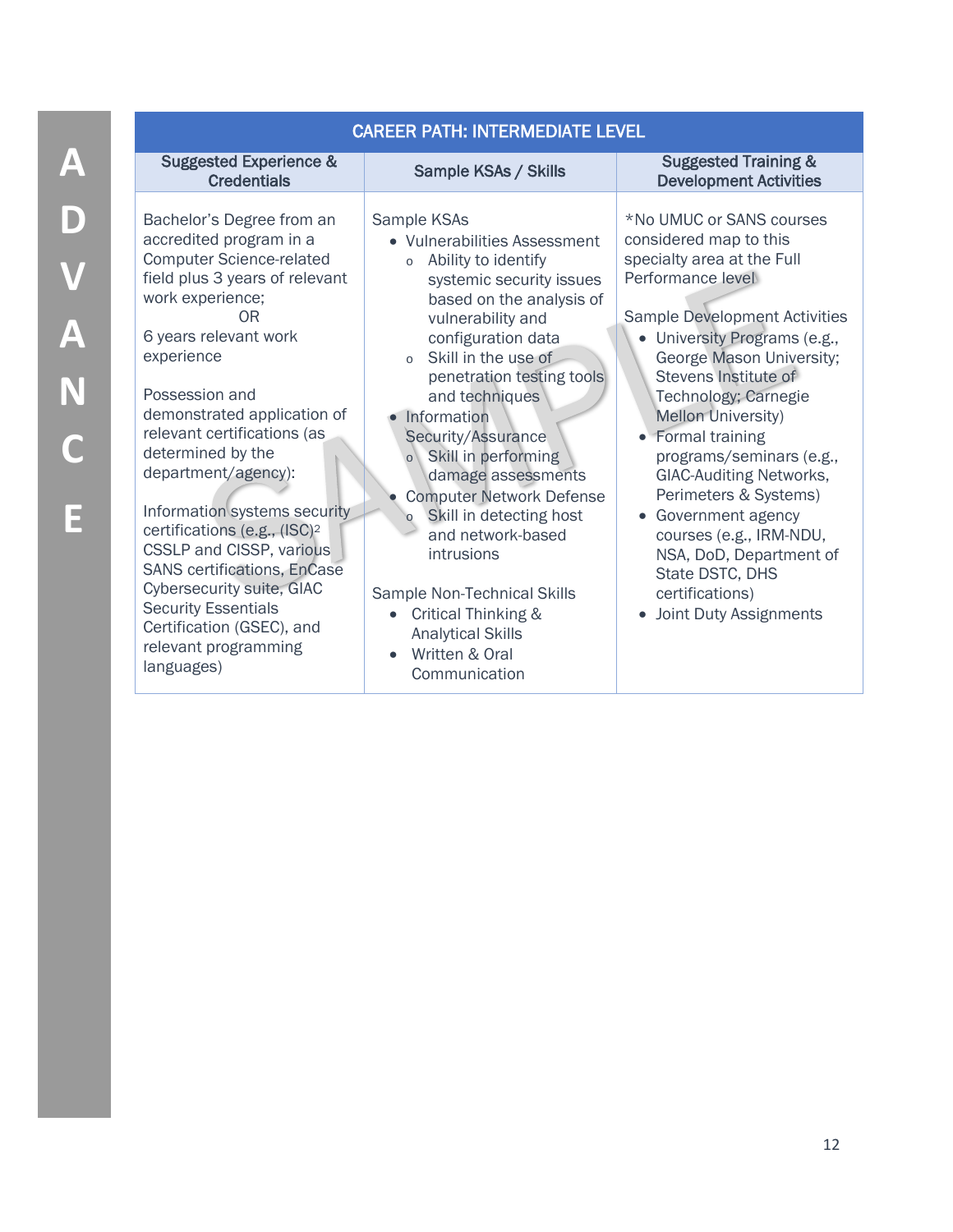| <b>Suggested Experience &amp;</b><br><b>Suggested Training &amp;</b><br>Sample KSAs / Skills<br><b>Credentials</b><br><b>Development Activities</b><br>Master's Degree from an<br>Sample KSAs<br>Training - UMUC<br>accredited program in a<br>• Vulnerabilities<br><b>INFA660 Security Policy,</b><br><b>Computer Science-related</b><br>Ethics and the Legal<br>Assessment<br>field plus 5 years of relevant<br>Ability to identify<br>Environment<br>$\circ$<br>work experience;<br>systemic security<br>0R<br>issues based on the<br><b>Sample Development Activities</b><br>Bachelor's degree plus 10<br>analysis of<br>University Programs (e.g.,<br>$\bullet$<br>years relevant work<br>vulnerability and<br>George Mason University;<br>experience and project<br>configuration data<br>Stevens Institute of<br>management experience<br>Knowledge of<br>Technology; Carnegie<br>$\circ$<br>application<br><b>Mellon University)</b><br>Possession and<br>vulnerabilities<br>Formal training<br>demonstrated application of<br>Skill in the use of<br>$\circ$<br>programs/seminars (e.g.,<br>relevant certifications (as<br>penetration testing<br><b>GIAC-Auditing Networks,</b><br>determined by the<br>tools and techniques<br>Perimeters & Systems)<br>department/agency):<br>• Information<br>Participation in community<br>Security/Assurance<br>organizations and working<br>PMP, Information systems<br>Skill in performing<br>groups (e.g., Federal<br>security certifications (e.g.,<br>damage assessments<br><b>Information Systems</b><br>(ISC) <sup>2</sup> CSSLP and CISSP,<br><b>Computer Network</b><br><b>Security Educators</b><br>various SANS certs, EnCase<br><b>Defense</b><br>Association (FISSEA),<br>Cybersecurity suite, GIAC<br>Skill in mimicking<br><b>Information Systems</b><br>$\circ$<br><b>Security Essentials</b><br>threat behaviors<br>Security Association (ISSA))<br>Certification (GSEC), ISACA<br>Skill in detecting host<br>Joint Duty Assignments<br>$\circ$<br><b>Certified Information Security</b><br>and network-based<br>Participation in<br>Manager Certification (CISM),<br>intrusions via intrusion<br>professional associations,<br><b>Security Certified Network</b><br>detection technologies<br>communities, practice or<br>Professional (SCNP),<br>(e.g., Snort)<br>network groups in the field<br>IT/Business Systems Audit<br>to share best practices,<br>certifications (e.g., CISA,<br>Sample Non-Technical Skills<br>trends<br>GSNA), and relevant<br><b>Critical Thinking &amp;</b><br>Developing white papers<br>programming languages)<br><b>Analytical Skills</b><br>and policies<br><b>Attention to Detail</b><br>$\bullet$<br>Participating in<br><b>Creative Problem Solving</b><br>professional coaching<br>Written & Oral<br>sessions, particularly for<br>Communication<br>general competencies<br>Project/Program<br>Participation in security and<br>$\bullet$<br>Management<br>cyber relevant conferences<br>Leadership & People<br>(i.e. BlackHat, Defcon,<br>Shmoocon, RSA, CANSEC<br>Management |
|--------------------------------------------------------------------------------------------------------------------------------------------------------------------------------------------------------------------------------------------------------------------------------------------------------------------------------------------------------------------------------------------------------------------------------------------------------------------------------------------------------------------------------------------------------------------------------------------------------------------------------------------------------------------------------------------------------------------------------------------------------------------------------------------------------------------------------------------------------------------------------------------------------------------------------------------------------------------------------------------------------------------------------------------------------------------------------------------------------------------------------------------------------------------------------------------------------------------------------------------------------------------------------------------------------------------------------------------------------------------------------------------------------------------------------------------------------------------------------------------------------------------------------------------------------------------------------------------------------------------------------------------------------------------------------------------------------------------------------------------------------------------------------------------------------------------------------------------------------------------------------------------------------------------------------------------------------------------------------------------------------------------------------------------------------------------------------------------------------------------------------------------------------------------------------------------------------------------------------------------------------------------------------------------------------------------------------------------------------------------------------------------------------------------------------------------------------------------------------------------------------------------------------------------------------------------------------------------------------------------------------------------------------------------------------------------------------------------------------------------------------------------------------------------------------------------------------------------------------------------------------------------------------------------------------------------------------------------------------------------------------------------------------------------------------------------------------------|
|                                                                                                                                                                                                                                                                                                                                                                                                                                                                                                                                                                                                                                                                                                                                                                                                                                                                                                                                                                                                                                                                                                                                                                                                                                                                                                                                                                                                                                                                                                                                                                                                                                                                                                                                                                                                                                                                                                                                                                                                                                                                                                                                                                                                                                                                                                                                                                                                                                                                                                                                                                                                                                                                                                                                                                                                                                                                                                                                                                                                                                                                                      |
| West, others)<br>Influencing/Negotiating                                                                                                                                                                                                                                                                                                                                                                                                                                                                                                                                                                                                                                                                                                                                                                                                                                                                                                                                                                                                                                                                                                                                                                                                                                                                                                                                                                                                                                                                                                                                                                                                                                                                                                                                                                                                                                                                                                                                                                                                                                                                                                                                                                                                                                                                                                                                                                                                                                                                                                                                                                                                                                                                                                                                                                                                                                                                                                                                                                                                                                             |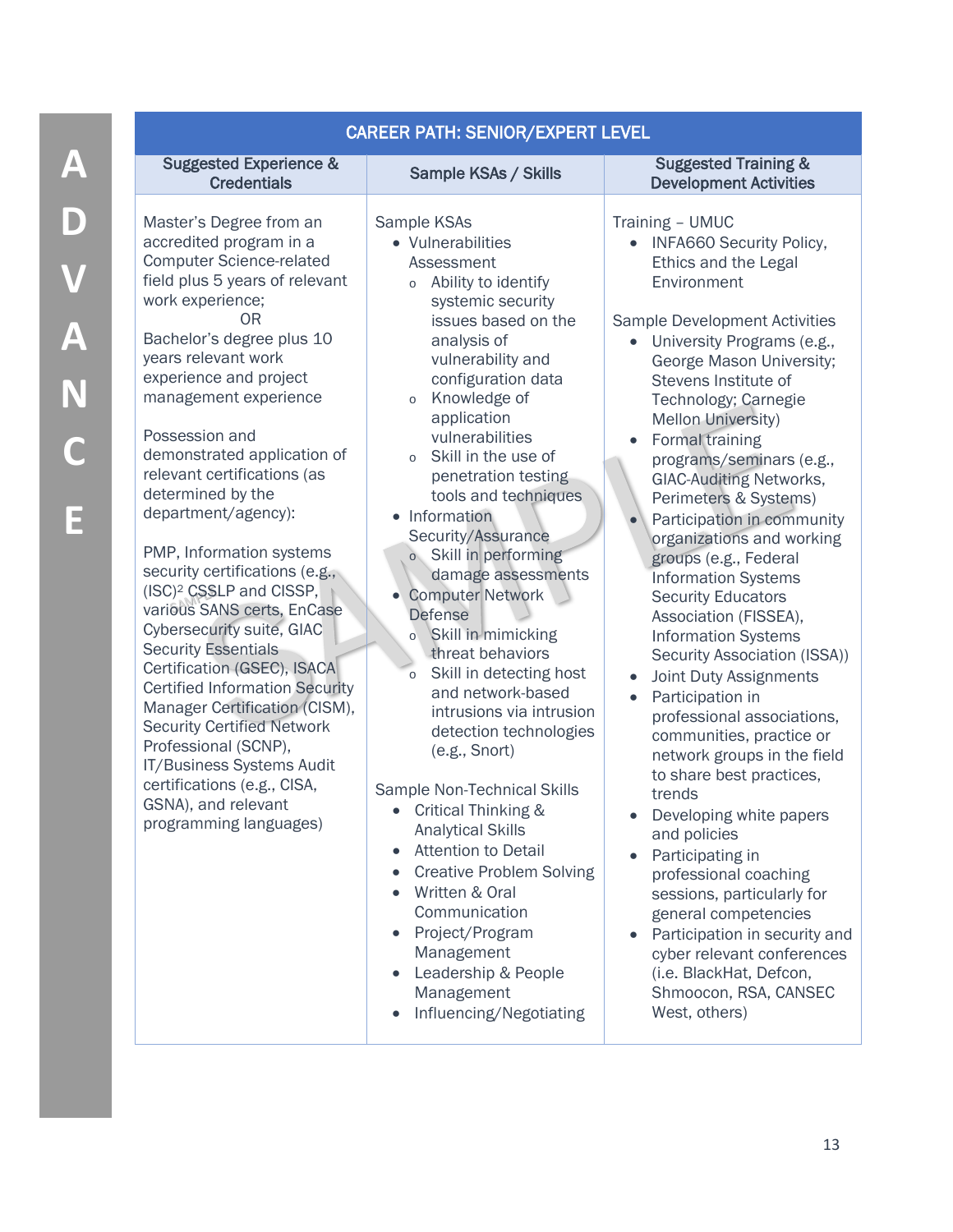Step 2 – Use the following template to create custom cybersecurity-specific career paths for your organization. Populate the **highlighted** fields with information that meets the needs of your organization (KSAs can be found in the [Workforce Framework\)](https://niccs.us-cert.gov/workforce-development/cyber-security-workforce-framework)

| CAREER PATH: [LEVEL]                                                                                                                                                                                                                                                                                                                |                                                                                                                                                                                                                                                                                                                                                                      |                                                                                                                                                                                                                                                                                           |  |
|-------------------------------------------------------------------------------------------------------------------------------------------------------------------------------------------------------------------------------------------------------------------------------------------------------------------------------------|----------------------------------------------------------------------------------------------------------------------------------------------------------------------------------------------------------------------------------------------------------------------------------------------------------------------------------------------------------------------|-------------------------------------------------------------------------------------------------------------------------------------------------------------------------------------------------------------------------------------------------------------------------------------------|--|
| <b>Suggested Experience &amp;</b><br><b>Credentials</b>                                                                                                                                                                                                                                                                             | Suggested KSAs / Skills *                                                                                                                                                                                                                                                                                                                                            | <b>Suggested Training &amp;</b><br><b>Development Activities</b>                                                                                                                                                                                                                          |  |
| [DEGREE] from [PROGRAM<br><b>TYPE</b> /(plus) <b>[YEARS</b> ] relevant<br>work experience;<br>0R<br>[YEARS] relevant work<br>experience<br>Possession and<br>demonstrated application of<br>relevant certifications (as<br>determined by the<br>department/agency):<br>[CERTIFICATIONS] and/or<br>relevant programming<br>languages | <b>KSAs</b><br>$\bullet$ [KSA]<br>$\bullet$ [KSA]<br>$\bullet$ [KSA]<br>$\bullet$ [KSA]<br>$\bullet$ [KSA]<br>$\bullet$ [KSA]<br><b>Non-Technical Skills</b><br><b>[Varied based on level;</b><br>$\bullet$<br>e.g., communications,<br>ability to listen and ask<br>meaningful questions,<br>skill in managing staff,<br>skill in mentoring,<br>strategic thinking] | <b>Training</b><br>• [COURSE]<br><b>Sample Development Activities</b><br>• <b>[UNIVERSITY PROGRAMS]</b><br><b>IFORMAL TRAINING</b><br>$\bullet$<br><b>PROGRAMS/SEMINARS]</b><br><b>[GOVERNMENT AGENCY</b><br><b>COURSES1</b><br>[ACTIVITY]<br>$\bullet$<br><b>[ACTIVITY]</b><br>$\bullet$ |  |
|                                                                                                                                                                                                                                                                                                                                     |                                                                                                                                                                                                                                                                                                                                                                      | * KSAs are found in the Workforce Framework: Non-technical skills are not cyber-specific - each                                                                                                                                                                                           |  |

**i in the** <u>Workforce Framework</u>; Non-technical skills are not cyber-specific – each organization will need to decide which non-technical skills are valued in their workforce. Existing organizational competency models commonly list non-technical skills.

Step 3 – Share career paths with cybersecurity managers and staff. Communications channels might include:

- Internal websites
- Employee communications
- Annual reviews

### <span id="page-14-0"></span>Professional Growth Opportunities for Your Cybersecurity Staff

In addition to career paths, your organization can provide a variety of professional growth opportunities to attract, engage, and retain cybersecurity professionals. Offering staff opportunities to think outside-the-box, solve complex cybersecurity challenges, and learn new cybersecurity skills may increase job satisfaction and improve retention. These opportunities also enable your staff to develop their skills for the quickly-evolving field of cybersecurity.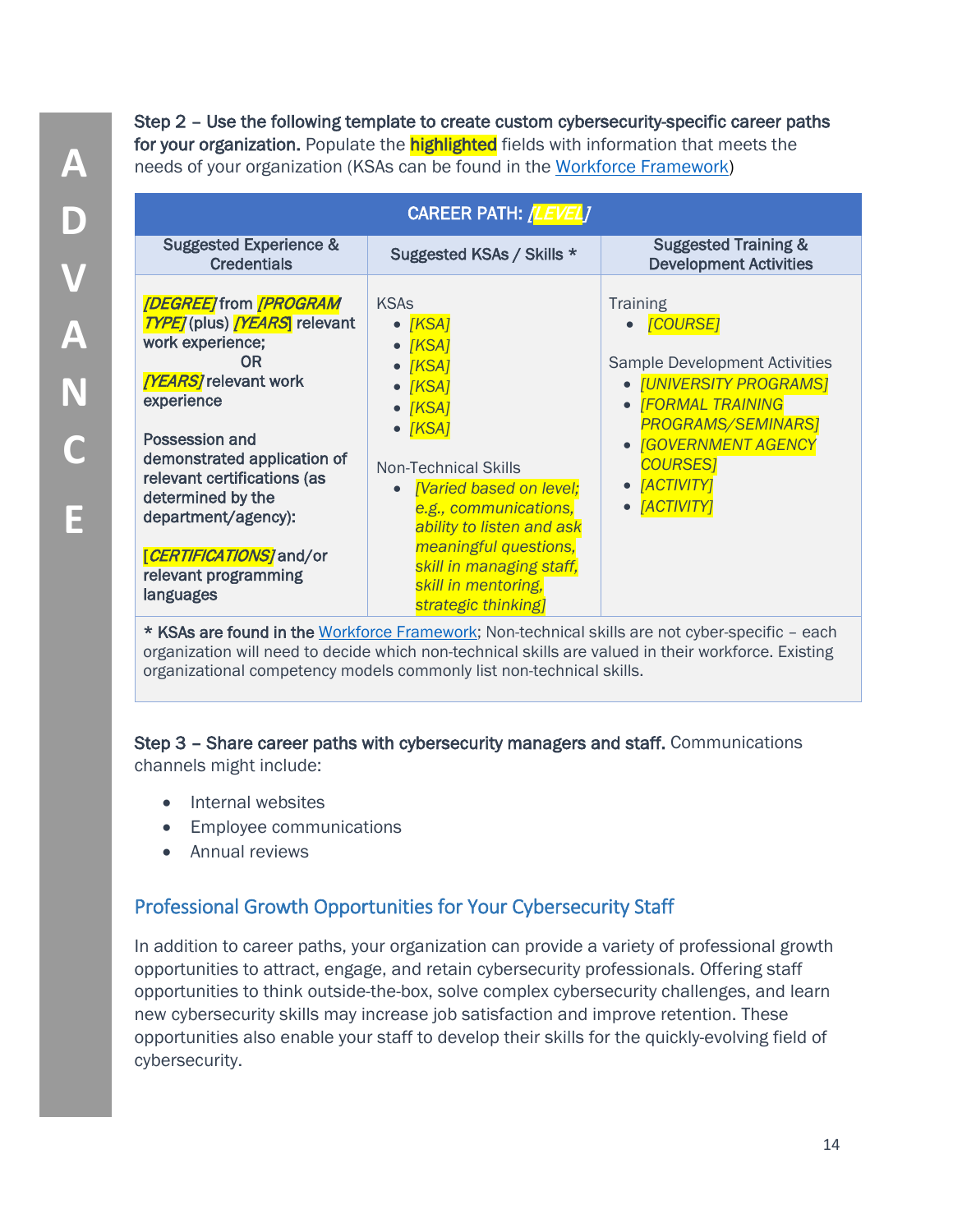| <b>SUPPLY AND</b><br><b>DEMAND</b>                                      | Visit cyberseek.org to learn more about the supply and demand of<br>$\bullet$<br>cybersecurity workers in your community<br>Uncover additional market dynamics like in-demand skills and<br>$\bullet$<br>credentials, average salaries, and number of job openings<br>Encourage staff to explore common cybersecurity roles and<br>$\bullet$<br>transition opportunities                                                                                                                                                         |
|-------------------------------------------------------------------------|----------------------------------------------------------------------------------------------------------------------------------------------------------------------------------------------------------------------------------------------------------------------------------------------------------------------------------------------------------------------------------------------------------------------------------------------------------------------------------------------------------------------------------|
| <b>TRAINING</b>                                                         | Direct all cybersecurity staff to more than 3,000 cyber training<br>$\bullet$<br>courses on the National Initiative for Cybersecurity Careers and<br><b>Studies (NICCS) Training Catalog</b><br>Government cybersecurity staff and veterans also have access to<br>free courses through the <b>Federal Virtual Training Environment</b><br>(FedVTE) - Post the following FedVTE Flyer in your workplace<br>Federal employees can also receive free, instructor-led, virtual<br>$\bullet$<br>training through <b>FedVTE Live!</b> |
| <b>CERTIFICATIONS</b>                                                   | Earning certifications enables staff to stay current on in-demand<br>$\bullet$<br>skills and become leaders in the cybersecurity field<br><b>Example Certifications:</b><br>CompTIA SECURITY+<br>$\circ$<br><b>Certified Information Systems Security Professional</b><br>$\circ$<br><b>GIAC Security Essentials (GSEC)</b><br>$\circ$                                                                                                                                                                                           |
| <b>SHADOWING</b>                                                        | Staff gain on-the-job experience for a desired position<br>$\bullet$<br>Encourage staff to connect with cybersecurity colleagues;<br>shadowing is a great way to network and learn from others                                                                                                                                                                                                                                                                                                                                   |
| <b>MENTORING</b>                                                        | Encourage cybersecurity staff to establish mentoring relationships<br>$\bullet$<br>to learn from seasoned cybersecurity professionals                                                                                                                                                                                                                                                                                                                                                                                            |
| <b>CONFERENCES &amp;</b><br><b>PROFESSIONAL</b><br><b>ORGANIZATIONS</b> | Employees can stay up-to-date with developments in the field and<br>$\bullet$<br>network with fellow cybersecurity professionals<br><b>Example Conferences:</b><br><b>NICE Conference &amp; Expo</b><br>$\circ$<br><b>RSA Security Conference</b><br>O<br><b>NSA Information Assurance Symposium</b><br>$\circ$<br>Example Professional Organization:<br>o Information Systems Security Association                                                                                                                              |
| <b>CYBERSECURITY</b><br><b>AWARENESS</b>                                | Stop.Think.Connect.™<br>National public awareness campaign aimed at increasing the<br>understanding of cybersecurity threats and empowering all<br>Americans to be safer and more secure online. Resources are<br>available at www.dhs.gov/stopthinkconnect<br>October is National Cyber Security Awareness Month. Learn more<br>$\bullet$<br>at www.dhs.gov/national-cyber-security-awareness-month                                                                                                                             |
| <b>TOP</b><br><b>CYBERSECURITY</b><br><b>SCHOOLS</b>                    | Centers of Academic Excellence (CAE) in Cyber Defense: DHS/NSA<br>$\bullet$<br>designated over 230 institutions where employees can pursue<br>degrees<br>For more information visit the <b>CAE Site</b> or email<br>askCAEIAE@nsa.gov<br>The Scholarship for Service (SFS) provides funding to full-time<br>$\bullet$<br>students in exchange for government service. Learn more here                                                                                                                                            |